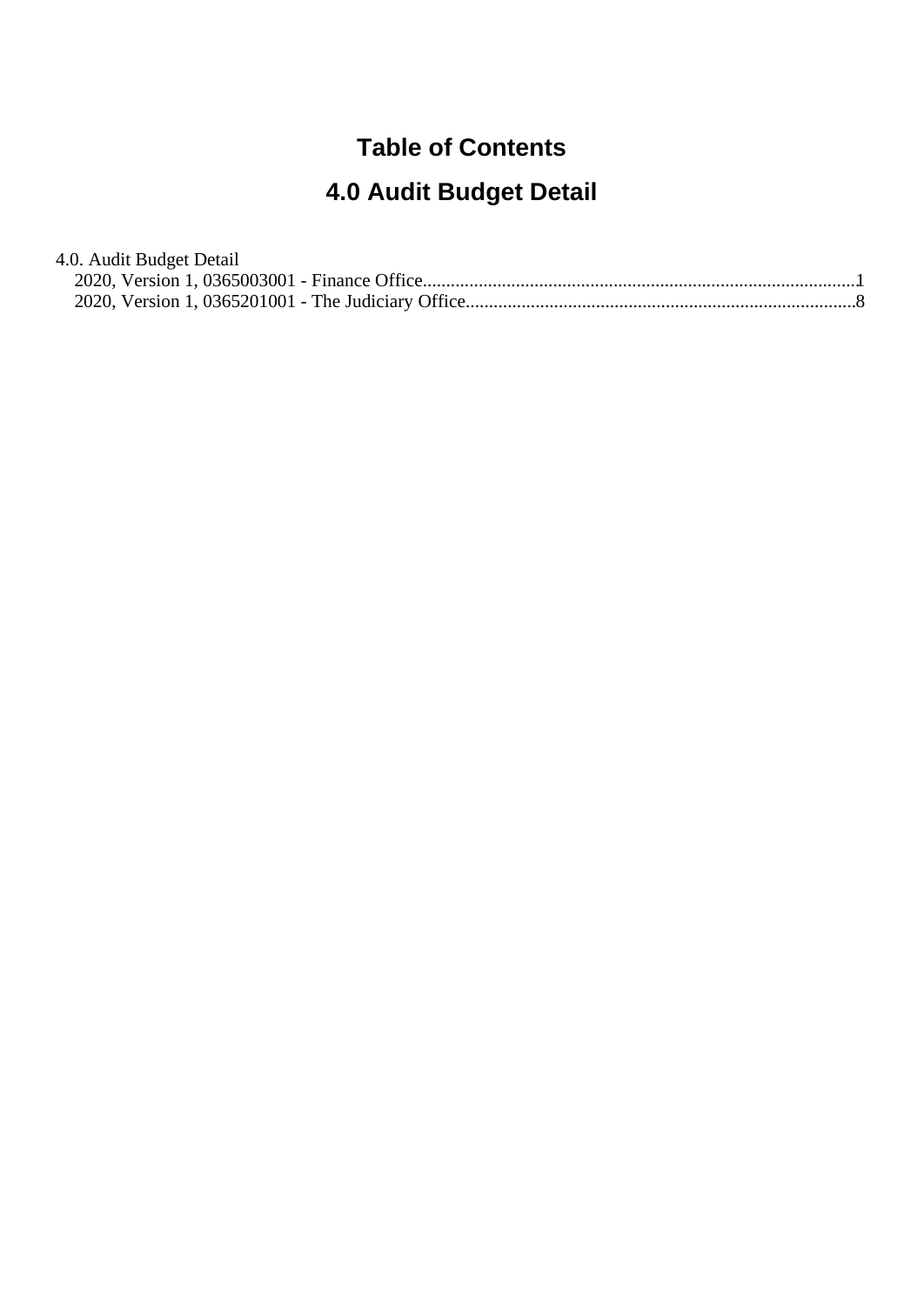<span id="page-1-0"></span>

| 0365003001 - Finance Office                                 | 304,247,426 |
|-------------------------------------------------------------|-------------|
| 11001 - Central GoG & CF                                    | 280,580,567 |
| 470101 - 16.3 Prom the rule of law at the natl & intl levls | 29,022,265  |
| 03601 - Management and Administration                       | 29,022,265  |
| 03601002 - Finance                                          | 29,022,265  |
| <b>Unspecified Project</b>                                  | 29,022,265  |
| 036001 - Superior court services                            | 11,132,380  |
| 27311 - Employer social benefits in cash                    | 6,132,380   |
| 2731103 - Refund of Medical Expenses                        | 6,132,380   |
| 31111 - Residential Buildings                               | 2,000,000   |
| 3111103 - Bungalows/Flats                                   | 1,000,000   |
| 3111153 - WIP - Bungalows/Flat                              | 1,000,000   |
| 31112 - Nonresidential buildings                            | 1,500,000   |
| 3111204 - Office Buildings                                  | 1,500,000   |
| 31121 - Transport equipment                                 | 1,000,000   |
| 3112101 - Motor Vehicle                                     | 1,000,000   |
| 31122 - Other machinery and equipment                       | 500,000     |
| 3112214 - Electrical Equipment                              | 500,000     |
| 036002 - Lower court services                               | 341,800     |
| 22107 - Training, Seminar and Conference Cost               | 341,800     |
| 2210709 - Seminars/Conferences/Workshops - Domestic         | 341,800     |
| 085101 - Internal management of the organisation            | 16,748,085  |
| 22101 - Materials and Office Consumables                    | 2,770,800   |
| 2210101 - Printed Material and Stationery                   | 700,000     |
| 2210103 - Refreshment Items                                 | 400,800     |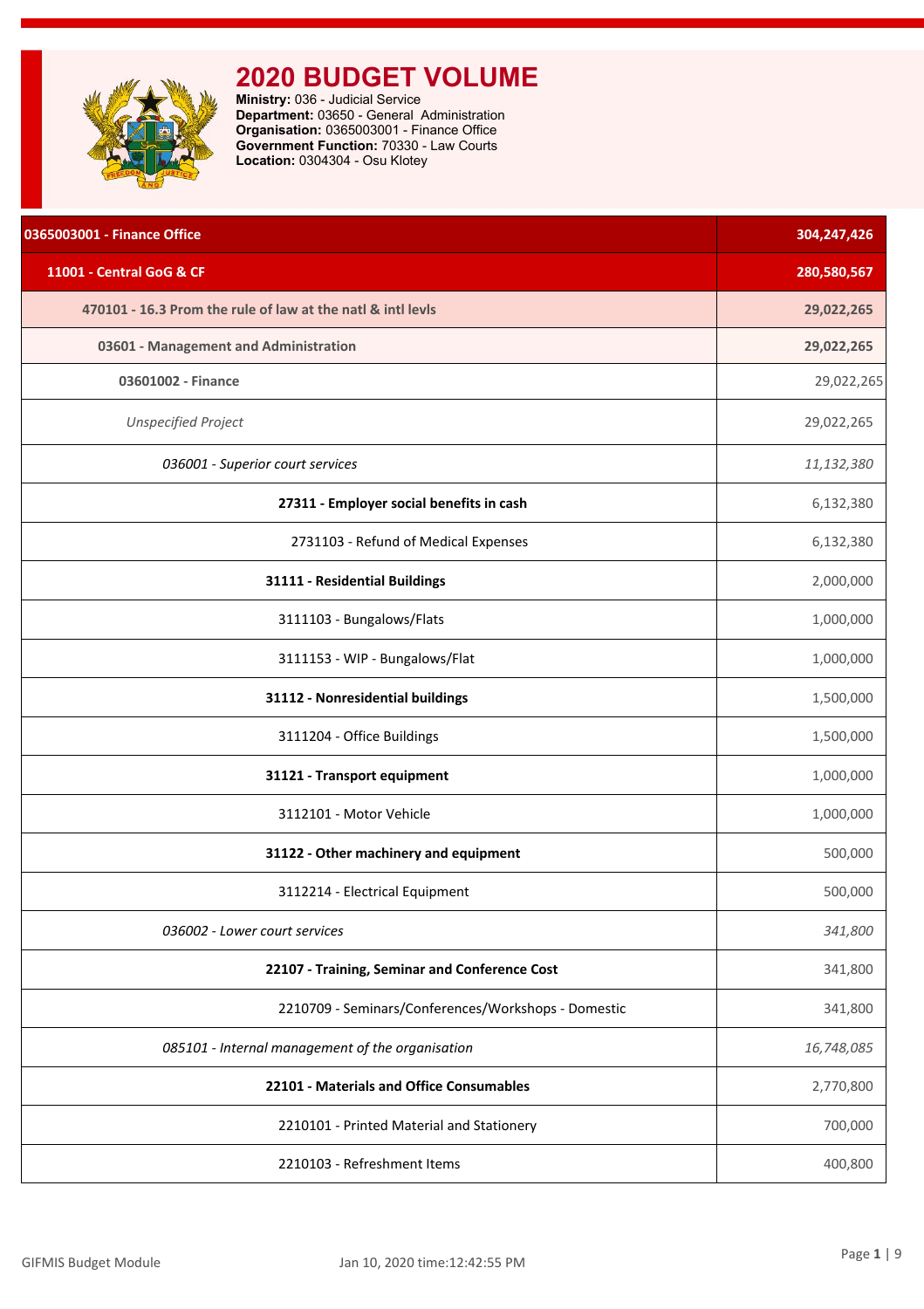

| 2210104 - Medical Supplies                       | 150,000   |
|--------------------------------------------------|-----------|
| 2210111 - Other Office Materials and Consumables | 1,520,000 |
| 22102 - Utilities                                | 2,542,212 |
| 2210203 - Telecommunications                     | 1,526,112 |
| 2210204 - Postal Charges                         | 168,000   |
| 2210205 - Sanitation Charges                     | 400,000   |
| 2210207 - Fire Fighting Accessories              | 448,100   |
| 22104 - Rentals/Lease                            | 20,000    |
| 2210406 - Rental of Vehicles                     | 20,000    |
| 22105 - Travel and Transport                     | 1,900,517 |
| 2210505 - Running Cost - Official Vehicles       | 1,800,000 |
| 2210511 - Local travel cost                      | 100,517   |
| 22106 - Repairs and Maintenance                  | 6,950,000 |
| 2210601 - Roads, Driveways and Grounds           | 350,000   |
| 2210602 - Repairs of Residential Buildings       | 3,000,000 |
| 2210603 - Repairs of Office Buildings            | 1,800,000 |
| 2210623 - Maintenance of Office Equipment        | 1,800,000 |
| 22107 - Training, Seminar and Conference Cost    | 207,750   |
| 2210704 - Hire of Venue                          | 120,000   |
| 2210705 - Hotel Accommodation                    | 65,000    |
| 2210706 - Library and Subscription               | 22,750    |
| 22108 - Consultancy Expenses                     | 330,000   |
| 2210803 - Other Consultancy Expenses             | 330,000   |
| 22109 - Special Services                         | 140,360   |
| 2210910 - Trade Promotion / Publicity            | 140,360   |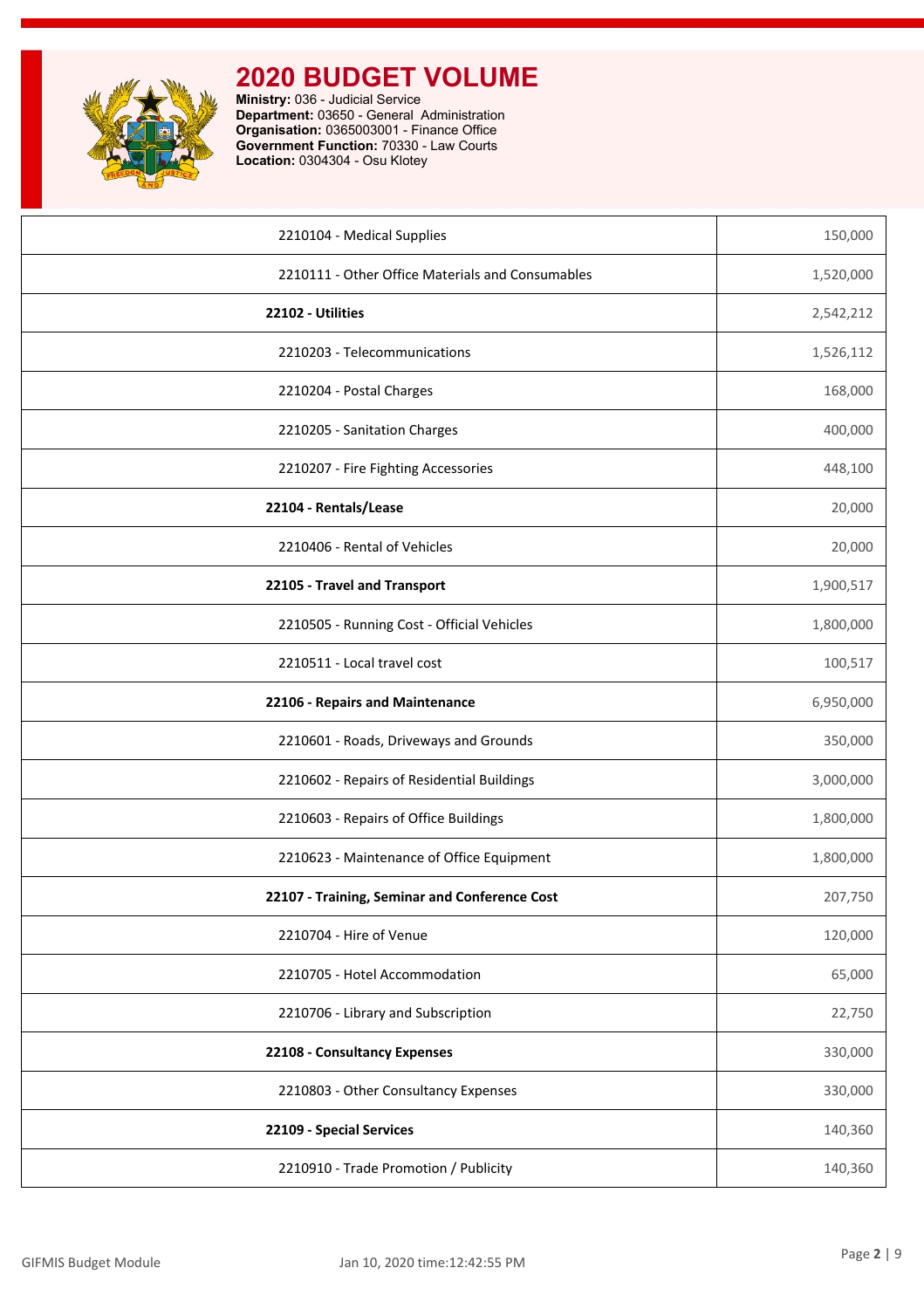

| 22111 - Other Charges and Fees                      | 60,000      |
|-----------------------------------------------------|-------------|
| 2211101 - Bank Charges                              | 60,000      |
| 22113 - Insurance Premium                           | 1,501,446   |
| 2211304 - Insurance of Vehicles                     | 1,501,446   |
| 31122 - Other machinery and equipment               | 325,000     |
| 3112208 - Computers and Accessories                 | 325,000     |
| 085205 - Personnel and Staff Management             | 800,000     |
| 22107 - Training, Seminar and Conference Cost       | 800,000     |
| 2210709 - Seminars/Conferences/Workshops - Domestic | 800,000     |
| <b>Unspecified Policy</b>                           | 251,558,302 |
| 03601 - Management and Administration               | 251,558,302 |
| 03601001 - General Administration                   | 251,558,302 |
| <b>Unspecified Project</b>                          | 251,558,302 |
| <b>Unspecified Operations</b>                       | 251,558,302 |
| 2111001 - Established Post                          | 200,127,592 |
| 21111 - Non Established Post                        | 21,995,052  |
| 2111104 - Recruitment                               | 16,995,052  |
| 2111106 - Limited Engagements                       | 5,000,000   |
| 21112 - Other Allowances                            | 24,435,958  |
| 2111201 - Motorbike Allowance                       | 12,000      |
| 2111202 - Bicycle Maintenance Allowance             | 10,000      |
| 2111203 - Car Maintenance Allowance                 | 370,000     |
| 2111205 - Book Subsidy                              | 29,640      |
| 2111208 - Funeral Grants                            | 200,000     |
| 2111211 - Jurors Allowance                          | 2,620,800   |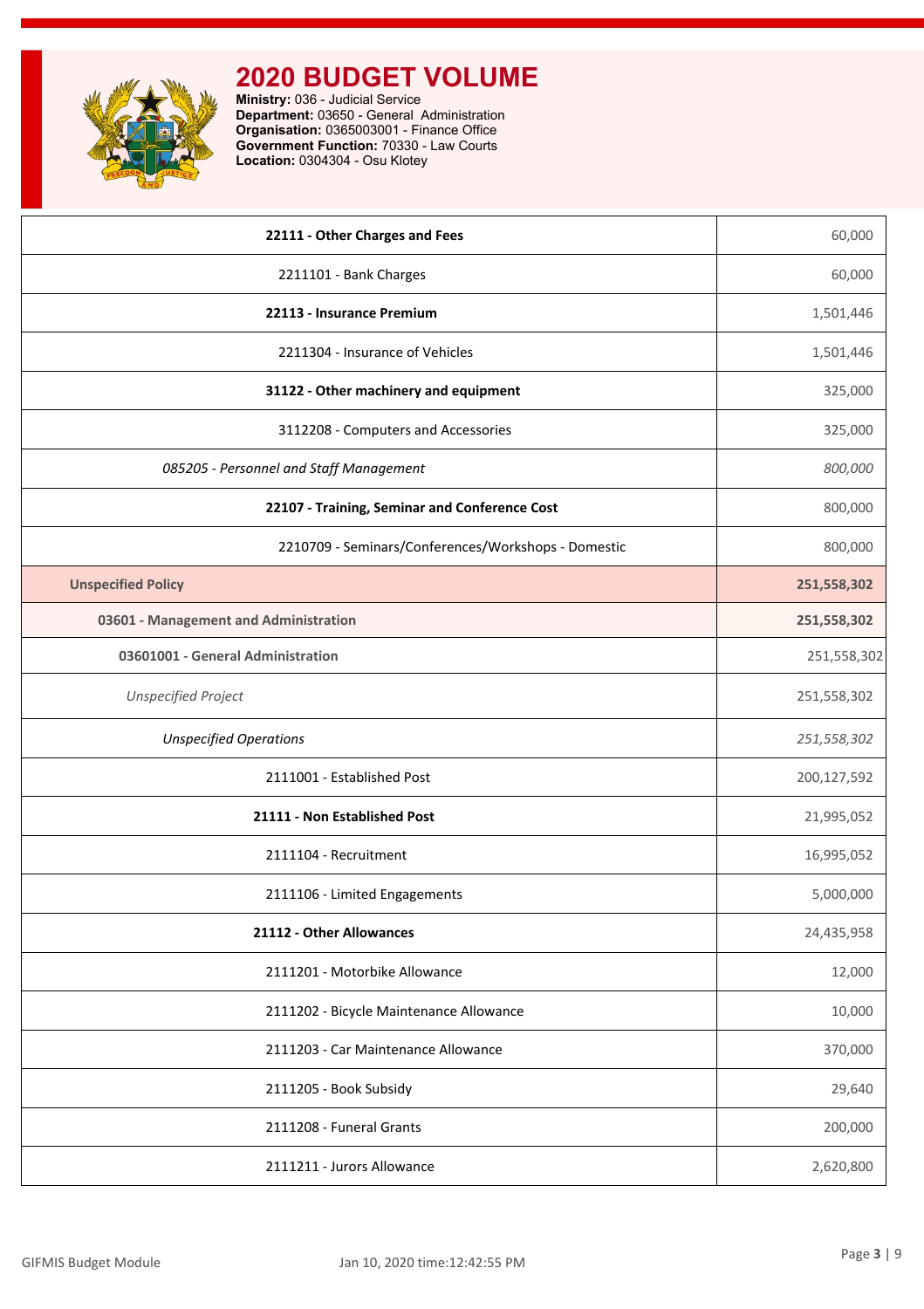

| 2111223 - Basic PE Related Allowances                       | 1,082,066  |
|-------------------------------------------------------------|------------|
| 2111225 - Boards / Committees / Commissions Allownace       | 7,527,257  |
| 2111226 - Duty Allowance                                    | 431,208    |
| 2111234 - Fuel Allowance                                    | 8,000,358  |
| 2111238 - Overtime Allowance                                | 1,033,258  |
| 2111239 - Tools Allowance                                   | 60,800     |
| 2111242 - Travel Allowance                                  | 500,000    |
| 2111243 - Transfer Grants                                   | 2,536,751  |
| 2111256 - Disability Premium                                | 21,819     |
| 21115 - Compensation Arrears                                | 4,999,700  |
| 2111501 - Established Post Arrears                          | 4,999,700  |
| 12200 - Non Tax Revenue (NTR) Sources Retained - IGF        | 23,666,859 |
| 470101 - 16.3 Prom the rule of law at the natl & intl levls | 14,820,187 |
| 03601 - Management and Administration                       | 14,820,187 |
| 03601002 - Finance                                          | 14,820,187 |
| <b>Unspecified Project</b>                                  | 14,820,187 |
| 036001 - Superior court services                            | 6,762,968  |
| 22101 - Materials and Office Consumables                    | 426,000    |
| 2210103 - Refreshment Items                                 | 70,000     |
| 2210112 - Uniform and Protective Clothing                   | 356,000    |
| 22102 - Utilities                                           | 276,112    |
| 2210203 - Telecommunications                                | 126,112    |
|                                                             | 150,000    |
| 2210205 - Sanitation Charges                                |            |
| 22105 - Travel and Transport                                | 1,123,500  |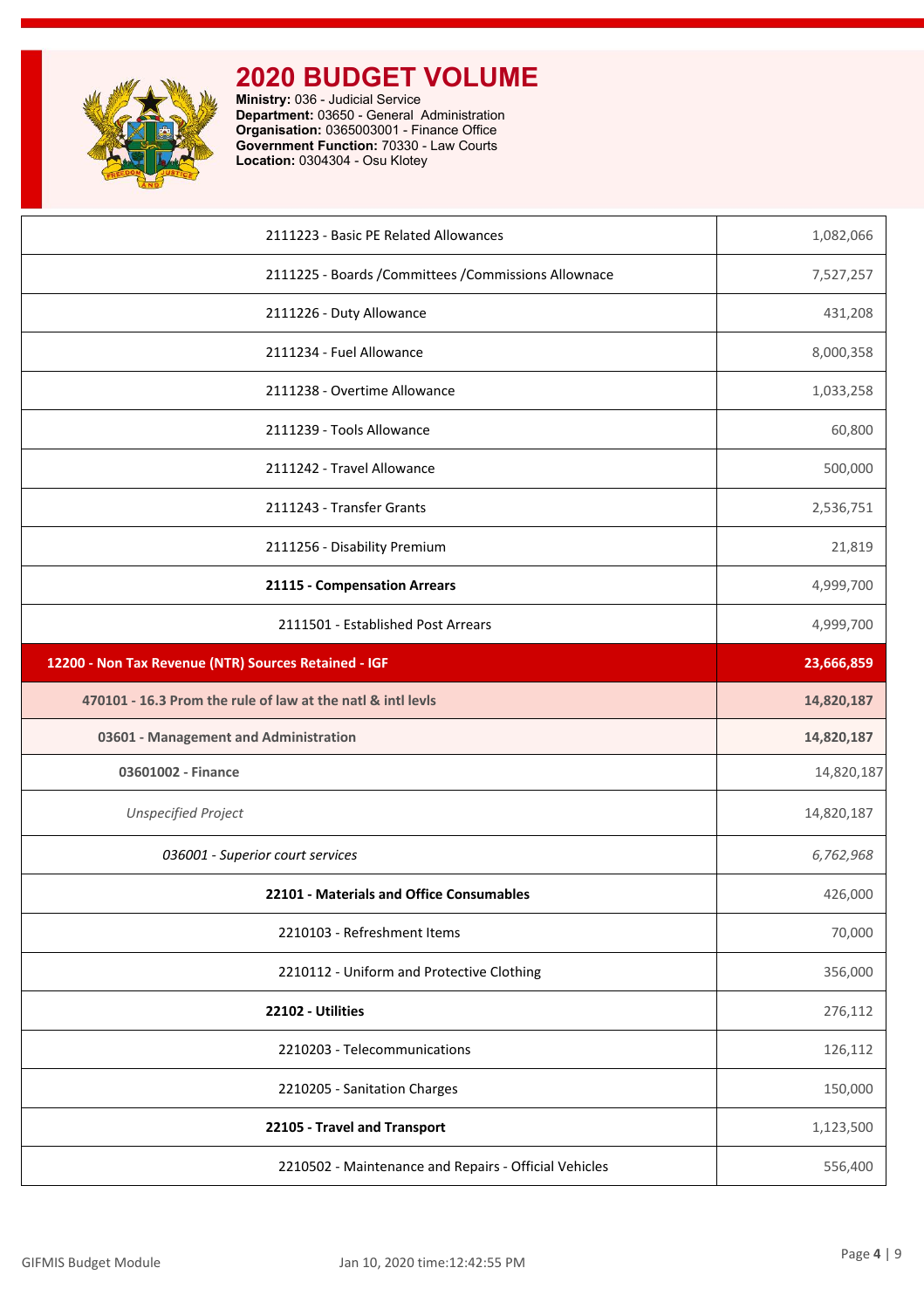

| 2210505 - Running Cost - Official Vehicles          | 567,100   |
|-----------------------------------------------------|-----------|
| 22106 - Repairs and Maintenance                     | 732,867   |
| 2210605 - Maintenance of Machinery and Plant        | 732,867   |
| 22107 - Training, Seminar and Conference Cost       | 1,139,488 |
| 2210706 - Library and Subscription                  | 989,488   |
| 2210709 - Seminars/Conferences/Workshops - Domestic | 150,000   |
| 22113 - Insurance Premium                           | 700,000   |
| 2211304 - Insurance of Vehicles                     | 700,000   |
| 31111 - Residential Buildings                       | 415,001   |
| 3111103 - Bungalows/Flats                           | 415,001   |
| 31112 - Nonresidential buildings                    | 200,000   |
| 3111204 - Office Buildings                          | 200,000   |
| 31122 - Other machinery and equipment               | 1,750,000 |
| 3112206 - Plant and Machinery                       | 750,000   |
| 3112216 - Security Equipment                        | 1,000,000 |
| 036002 - Lower court services                       | 150,600   |
| 22107 - Training, Seminar and Conference Cost       | 150,600   |
| 2210709 - Seminars/Conferences/Workshops - Domestic | 150,600   |
| 085101 - Internal management of the organisation    | 4,856,719 |
| 22101 - Materials and Office Consumables            | 1,123,234 |
| 2210101 - Printed Material and Stationery           | 105,600   |
| 2210103 - Refreshment Items                         | 52,160    |
| 2210104 - Medical Supplies                          | 365,474   |
|                                                     |           |
| 2210105 - Drugs                                     | 600,000   |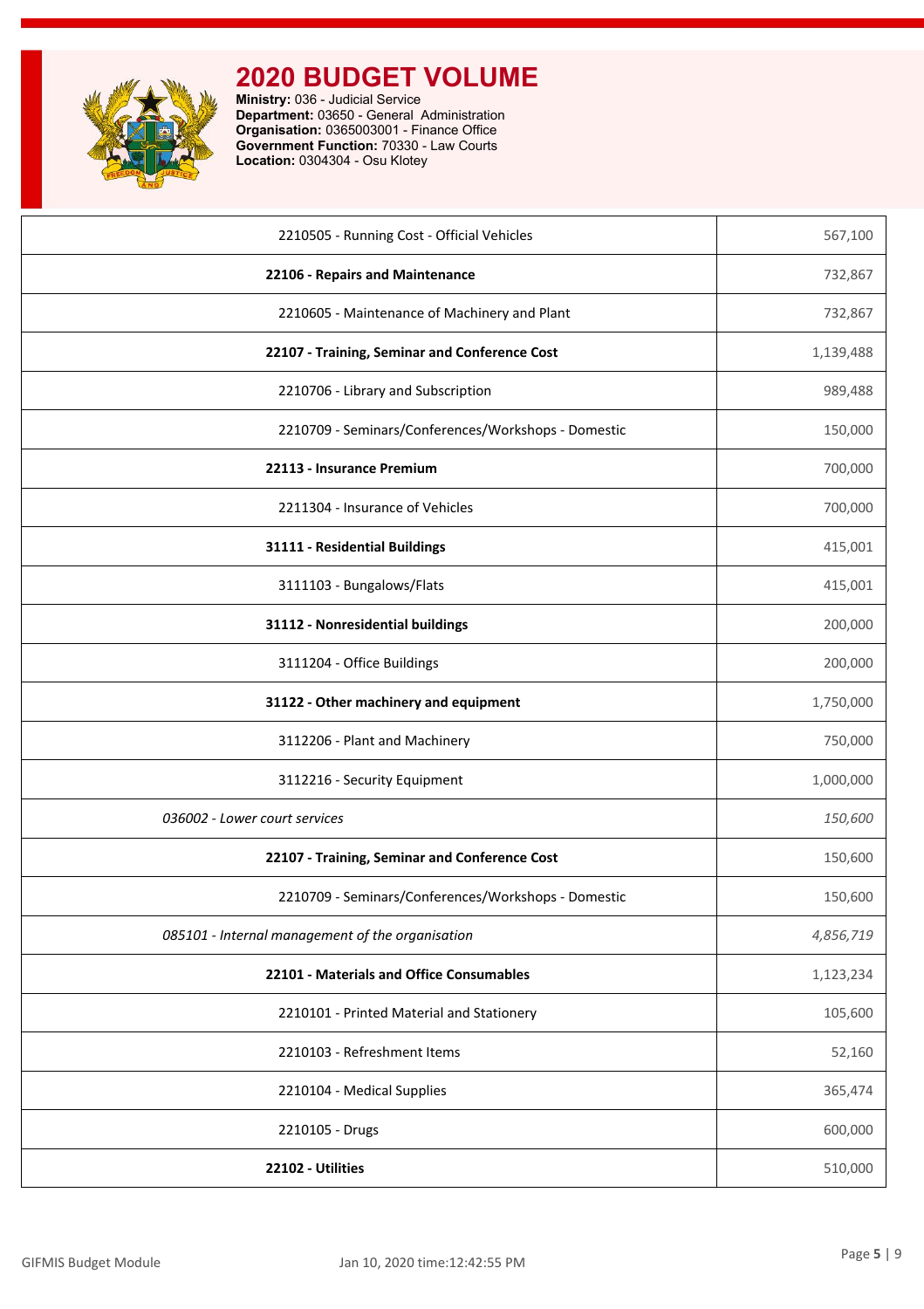

| 2210203 - Telecommunications                        | 400,000   |
|-----------------------------------------------------|-----------|
| 2210204 - Postal Charges                            | 110,000   |
| 22103 - General Cleaning                            | 1,351,000 |
| 2210301 - Cleaning Materials                        | 151,000   |
| 2210302 - Contract Cleaning Service Charges         | 1,200,000 |
| 22104 - Rentals/Lease                               | 23,000    |
| 2210404 - Hotel Accommodations                      | 23,000    |
| 22108 - Consultancy Expenses                        | 50,000    |
| 2210803 - Other Consultancy Expenses                | 50,000    |
| 22109 - Special Services                            | 118,000   |
| 2210910 - Trade Promotion / Publicity               | 118,000   |
| 31111 - Residential Buildings                       | 650,000   |
| 3111153 - WIP - Bungalows/Flat                      | 650,000   |
| 31112 - Nonresidential buildings                    | 702,524   |
| 3111204 - Office Buildings                          | 702,524   |
| 31122 - Other machinery and equipment               | 328,961   |
| 3112208 - Computers and Accessories                 | 248,961   |
| 3112211 - Office Equipment                          | 80,000    |
| 085205 - Personnel and Staff Management             | 3,049,900 |
| 22107 - Training, Seminar and Conference Cost       | 3,049,900 |
| 2210709 - Seminars/Conferences/Workshops - Domestic | 2,928,700 |
| 2210710 - Staff Development                         | 121,200   |
| <b>Unspecified Policy</b>                           | 8,846,672 |
| 03601 - Management and Administration               | 8,846,672 |
| 03601001 - General Administration                   | 8,846,672 |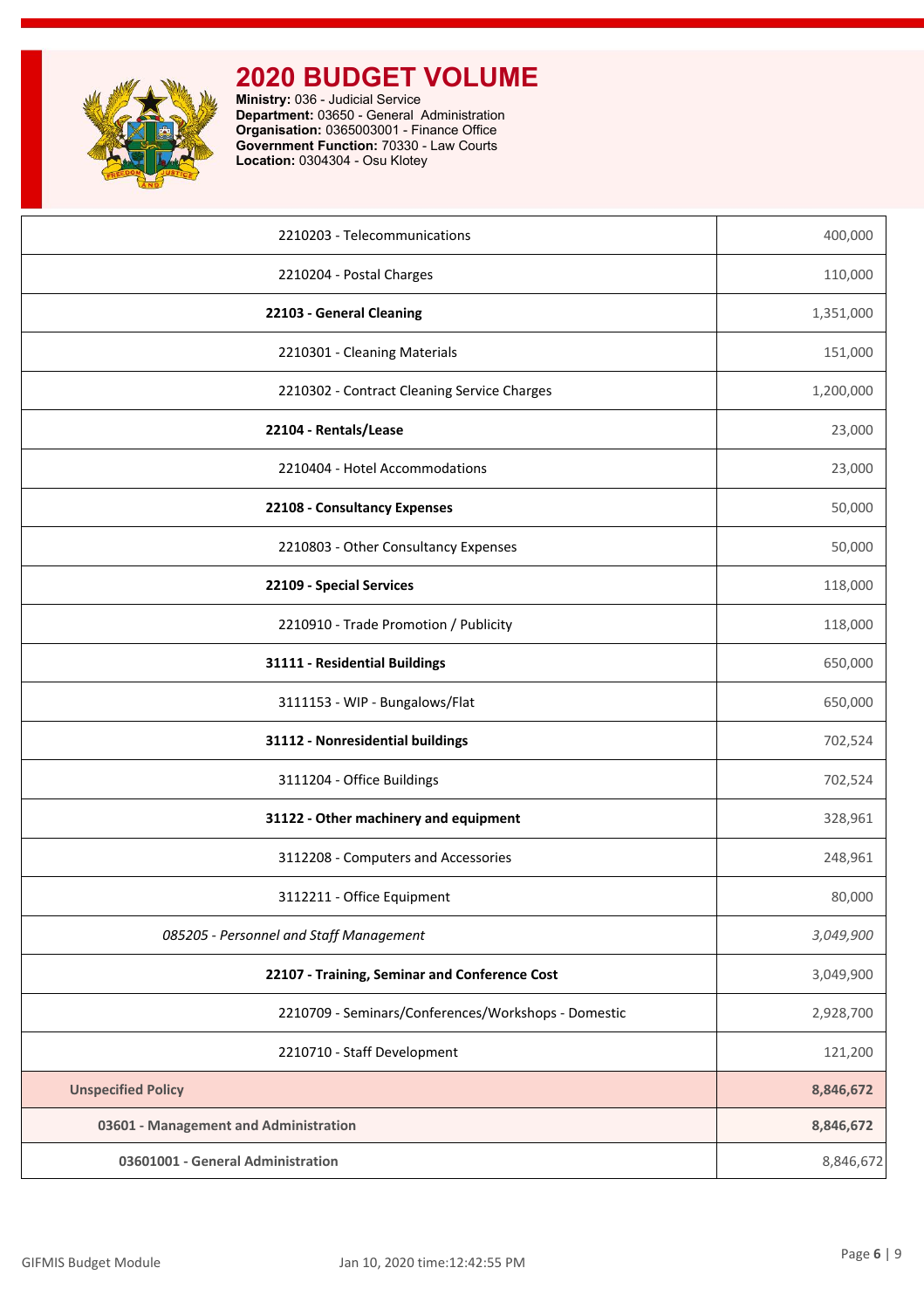

| <b>Unspecified Project</b>                                         | 8,846,672 |
|--------------------------------------------------------------------|-----------|
| <b>Unspecified Operations</b>                                      | 8,846,672 |
| 21112 - Other Allowances                                           | 8,463,672 |
| 2111206 - Committee of Council Allowance                           | 894,560   |
| 2111208 - Funeral Grants                                           | 150,000   |
| 2111217 - Rules of Council Allowance                               | 426,480   |
| 2111218 - Rules of Court Allowance                                 | 334,080   |
| 2111225 - Boards / Committees / Commissions Allownace              | 1,214,555 |
| 2111229 - Acting Allowance                                         | 93,062    |
| 2111233 - Entertainment Allowance                                  | 4,624,000 |
| 2111242 - Travel Allowance                                         | 276,935   |
| 2111245 - Domestic Servants Allowance                              | 12,000    |
| 2111248 - Special Allowance/Honorarium                             | 438,000   |
| 2121 - Actual social contributions (National Pension Contribution) | 383,000   |
| 2121002 - Gratuity                                                 | 180,000   |
| 2121004 - End of Service Benefit (ESB/Ex-Gratia)                   | 203,000   |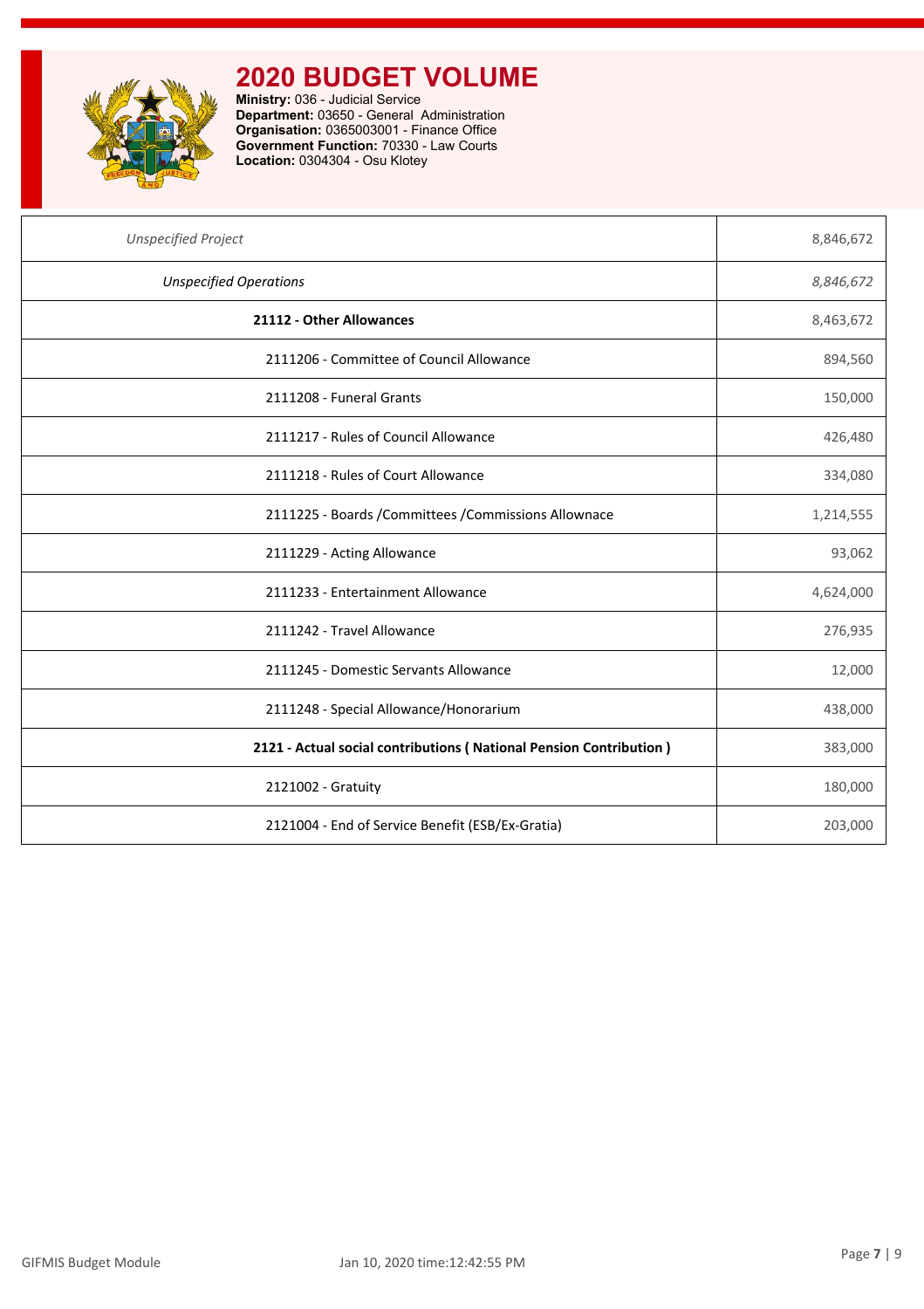<span id="page-8-0"></span>

**Ministry:** 036 - Judicial Service **Department:** 03652 - The Judiciary Department **Organisation:** 0365201001 - The Judiciary Office **Government Function:** 00000 - Unspecified Gov. Function **Location:** 0000000 - UnSpecified Location

| 0365201001 - The Judiciary Office                                   | 52,495,578 |
|---------------------------------------------------------------------|------------|
| 11001 - Central GoG & CF                                            | 52,495,578 |
| 470101 - 16.3 Prom the rule of law at the natl & intl levls         | 52,495,578 |
| 03602 - Courts Administration                                       | 52,304,878 |
| 03602001 - Supreme Court                                            | 52,304,878 |
| <b>Unspecified Project</b>                                          | 52,304,878 |
| 036001 - Superior court services                                    | 52,304,878 |
| 22101 - Materials and Office Consumables                            | 2,000,000  |
| 2210104 - Medical Supplies                                          | 2,000,000  |
| 22105 - Travel and Transport                                        | 1,500,000  |
| 2210502 - Maintenance and Repairs - Official Vehicles               | 950,000    |
| 2210511 - Local travel cost                                         | 550,000    |
| 22106 - Repairs and Maintenance                                     | 1,312,282  |
| 2210603 - Repairs of Office Buildings                               | 112,282    |
| 2210604 - Maintenance of Furniture and Fixtures                     | 1,200,000  |
| 22107 - Training, Seminar and Conference Cost                       | 24,823,642 |
| 2210702 - Seminars/Conferences/Workshops/Meetings Expenses - Foreig | 19,589,292 |
| 2210709 - Seminars/Conferences/Workshops - Domestic                 | 5,234,350  |
| 31111 - Residential Buildings                                       | 6,195,686  |
| 3111103 - Bungalows/Flats                                           | 5,195,686  |
| 3111153 - WIP - Bungalows/Flat                                      | 1,000,000  |
| 31112 - Nonresidential buildings                                    | 7,973,137  |
| 3111204 - Office Buildings                                          | 7,973,137  |
| 31121 - Transport equipment                                         | 7,500,131  |
| 3112101 - Motor Vehicle                                             | 7,500,131  |
| 31122 - Other machinery and equipment                               | 1,000,000  |